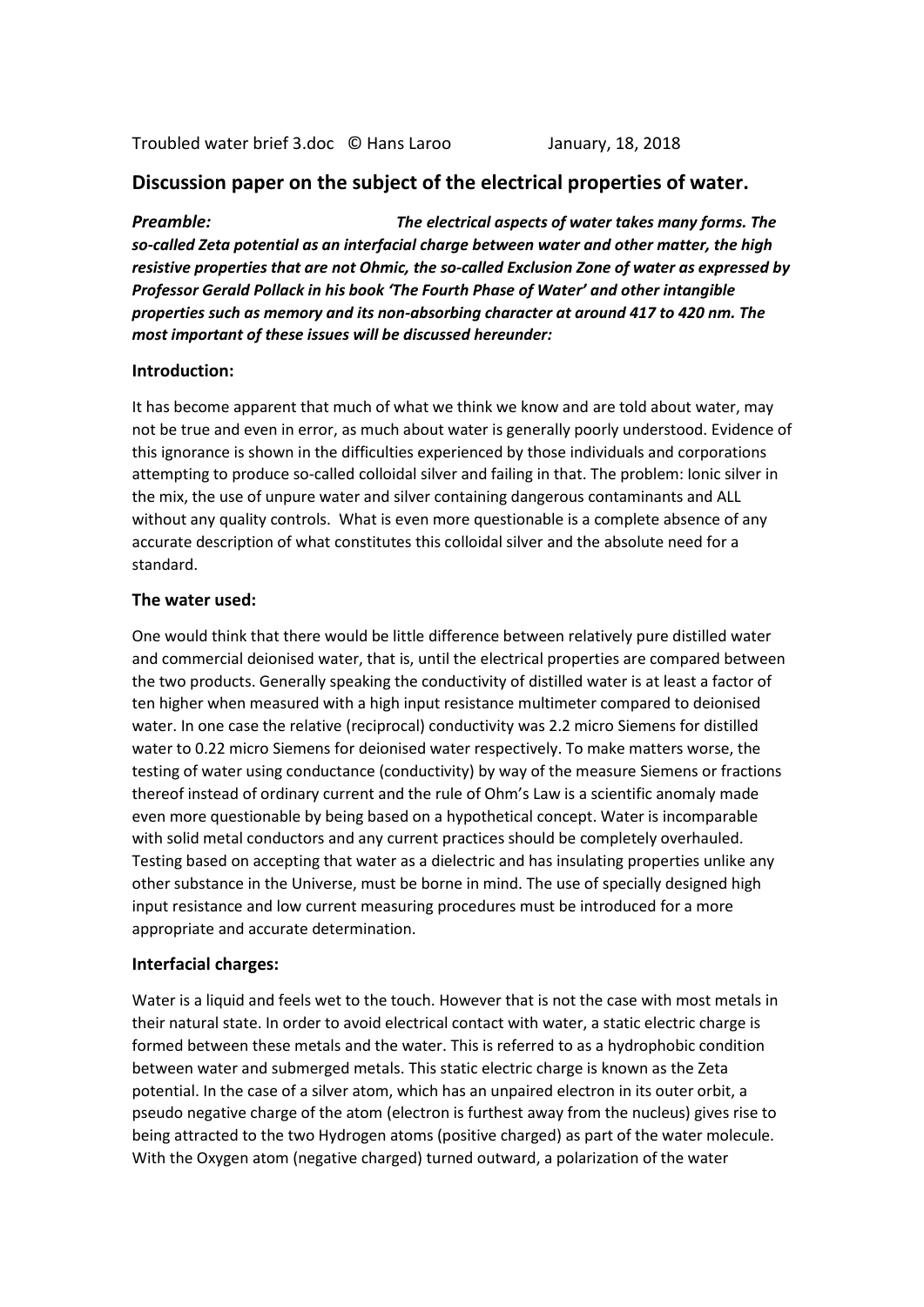molecule occurs. Something similar also occurs with Gold and copper atoms, equally endowed with unpaired electrons in the outer shell. Even dissimilar metals close or touching each other whilst submerged in water create a voltage potential causing oxidation. However the water must be relatively impure and be conductive.

The Zeta potential referred to is a paradox on its own and not well understood, even by many scientists involved in 'wet physics'. At this point in time the basic measurement of the Zeta potential, claimed by some able to reach a maximum level of 100mV at a negative potential in the case of silver. It is measured collectively in a number of ways, including movement between electrodes and the subsequent Doppler- effect. This strategy is based on the assertion that the faster a so-called particle travels when subjected to an electrical charge, the higher will be its Zeta potential.

Most of what has been written about the Zeta potential was presented in the early 1900s with the introduction of the so-called Double Layer effect and known as the DVLO theory. DVLO theory relates to the four scientists involved in it: Derjaquin, Landau, Verwey and Overbeek. The theory predicts that a static negatively charged atomic silver cluster in the water is quickly surrounded by positive charges provided for by the hydrogen atoms as part water molecules or hydrogen ions (protons). Overall a negative charge is maintained due to the oxygen atoms facing outward. Initially the water experiences a so-called Iso-electric point (no interfacial charges). As the Zeta potential increase its repulsive negative potential it will exceed the always present attractive charges of the 'van der Waals' charge at minus 25 mV. Other electrical potentials and charges such as the Stern Potential (positive charges surrounding the metal cluster and referred to as the Stern layer), the Nernst potential, the Shear plane and the Diffuse layer of ions and Counter ions are not generally mentioned.

Our research indicates a drastically different departure from the aforementioned accepted theory, as explained as follows:

Instead of measuring the Zeta potential collectively of the entire content of the specimen under test, it would improve our understanding if the Zeta potential of just a single cluster of atoms could be measured. The reason for this is we should not assume that all atomic clusters are the same size. It would be expected that a cluster of 100 atoms as compared to an atomic cluster of 10.000 atoms is hardly likely to produce the same Zeta potential. It requires mentioning also that even individual atoms part of a cluster may create their own Zeta potential with the water as well. However now for the realistic side to measure a Zeta potential of a single atomic cluster sized at 5nm. At the present we are unable to measure something that small we cannot see. With such difficulties measuring a cluster of atoms, a single atom would be even more difficult to assess its Zeta potential. It may even be, that the so-called static electrical charge of the Zeta potential does not even exist and may be something else altogether, as illustrated by the following:

The scene is a quantity of water containing quantum sized silver, i.e. silver clusters of a size 10nm and below and no longer subject to gravity. It would be suspended in the water even without a Zeta potential, but imagine there is a Zeta potential at minus 50 mv. It will push similar clusters away by its alleged repulsive charges, i.e. like charges repel and unlike charges attract. A disturbance in such a static repulsive could occur if a counter ion came in between equally charged clusters. Then there is the problem of CROWDING. With the introduction of an